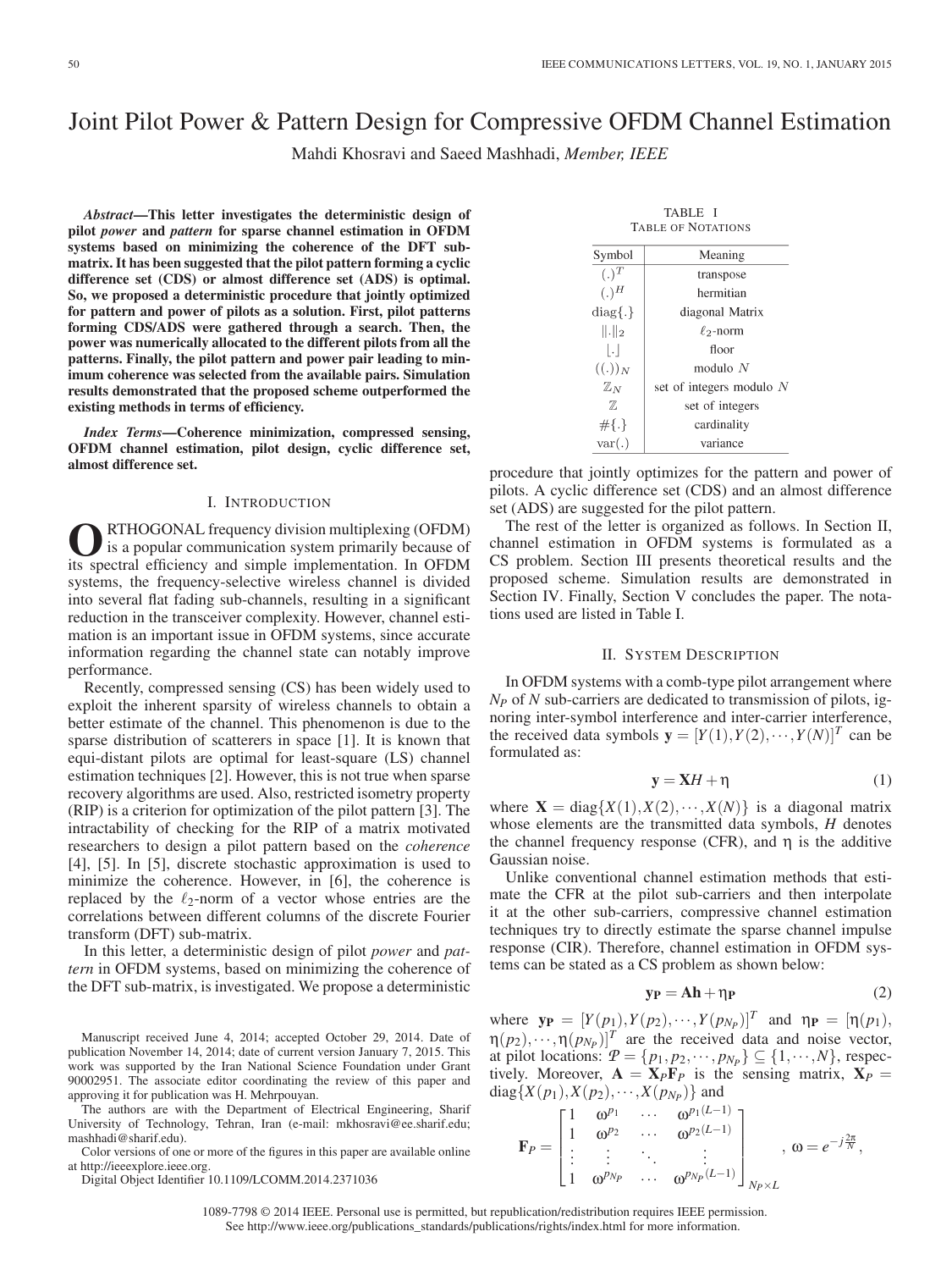denotes the DFT sub-matrix with rows corresponding to pilot locations, and  $\mathbf{h}_{L\times 1}$  represents the sparse CIR.

#### III. PILOT POWER & PATTERN OPTIMIZATION

Recoverability is one of the main issues in CS theory. It implies whether an unknown signal with *n* entries can be recovered from measurements far fewer than *n* [7]. Since there is currently no polynomial-time algorithm to check the RIP of a matrix [8], the coherence of the sensing matrix is commonly used to guarantee the recovery. To achieve more recoverability, matrices with low coherence are desired.

# *A. Problem Statement*

We start by minimizing the coherence of **A** to find optimal pilot design:

$$
\mu(\mathbf{A}) \stackrel{\Delta}{=} \max_{k \neq l} \frac{|\mathbf{a}_k^H \mathbf{a}_l|}{\|\mathbf{a}_k\|_2 \cdot \|\mathbf{a}_l\|_2},\tag{3}
$$

where  $a_k$  is the *k*th column of **A**. One can show that:

$$
\mu(\mathbf{A}) = \max_{1 \leq l \leq L-1} \frac{\left| \sum_{i=1}^{N_P} |X(p_i)|^2 \omega^{p_i l} \right|}{\sum_{i=1}^{N_P} |X(p_i)|^2}.
$$
 (4)

Minimizing  $\mu(A)$  is equivalent to minimizing:

$$
g(\mathcal{P}, \mathbf{t}) \stackrel{\Delta}{=} \max_{1 \leq l \leq L-1} h_l(\mathcal{P}, \mathbf{t}), \tag{5}
$$

where  $h_l(P, \mathbf{t}) =$ *NP* ∑ *i*=1  $\sum_{j=1}^{N_P} t_i t_j \omega^{(p_i - p_j)}$  $\frac{\sum_{i=1}^{N_p} r_i}{\left(\sum_{i=1}^{N_p} t_i\right)^2}$  and  $t_i \triangleq |X(p_i)|^2$  is the power

of the *i*th pilot symbol. Note that:

$$
g(\mathcal{P}, \mathbf{t}) \ge \frac{1}{L-1} \sum_{l=1}^{L-1} h_l(\mathcal{P}, \mathbf{t}), \tag{6}
$$

and the equality holds when:

$$
h_1(\mathcal{P}, \mathbf{t}) = h_2(\mathcal{P}, \mathbf{t}) = \dots = h_{L-1}(\mathcal{P}, \mathbf{t}). \tag{7}
$$

Therefore, one can write  $h_l(P, t)$  as follows:

$$
h_l(\mathcal{P}, \mathbf{t}) = \frac{\sum\limits_{d=0}^{N-1} \left( \sum\limits_{(i,j) \in S_d} t_i t_j \right) \omega^{ld}}{\left( \sum_{i=1}^{N_P} t_i \right)^2}, \tag{8}
$$

where  $S_d \triangleq \{ (i, j) \mid ((p_i - p_j))_N = d \}$ . Now, similar to [5], combining (7) and (8) results in<sup>1</sup>:

$$
\sum_{(i,j)\in S_d} t_i t_j = C, \quad d = 1, 2, \cdots, N-1,
$$
 (9)

where  $C \triangleq \frac{1}{N-1} \sum_{(i,j) \in S} t_i t_j$  and  $S \triangleq S_1 \cup S_2 \cup \cdots \cup S_{N-1} =$  $\{(i, j), 1 \le i, j \le N_P, i \ne j\}$ . A solution is suggested using the definition of ADS and CDS [9], [10]:

<sup>1</sup>Note that the DFT of a signal which is equal everywhere along the time except at zero, is of the same form.

*Definition 1:* Let *P* be an *N<sub>P</sub>*-subset of  $\mathbb{Z}_N$  and  $\lambda \stackrel{\Delta}{=} \frac{N_P(N_P-1)}{N-1}$ . The set  $\mathcal{P}$  is a  $(N, N_P, \lfloor \lambda \rfloor, K)$ -ADS if the difference multiset  $\mathcal{D} = \{a_d\}_{d=1}^{N-1}$  has *K* elements with the value  $\lfloor \lambda \rfloor$  and  $N - 1 - K$ elements with the value  $\lfloor \lambda \rfloor + 1$ , where  $a_d$  is the number of pairs  $(p_i, p_j) \in \mathcal{P} \times \mathcal{P}$ , such that  $((p_i-p_j))_N = d$  for  $d = 1, 2, \dots, N-1$ 1. If  $K = N - 1$ , then  $\lambda \in \mathbb{Z}$  and  $\hat{T}$  is a  $(N, N_P, \lambda)$ -CDS.

Now assume that  $t_1 = t_2 = \cdots = t_{N_P}$ , then (9) is reduced to:

$$
\#\{S_d\} = \lambda = \frac{N_P(N_P - 1)}{N - 1}, \quad d = 1, 2, \cdots, N - 1 \tag{10}
$$

which simply leads to CDS when  $\lambda$  is an integer. CDSs are well-known structures meeting the Welch bound [9], but they only exist for a few pairs of  $(N, N_P)$ . There have been many previous attempts to nearly meet the Welch bound, resulting in the introduction of many classes of ADSs [10]–[12].

Equation (10) indicates that pilots with equal powers are optimal, if a CDS is available. This fact motivated us to take the power allocation into account when a CDS is unavailable. Furthermore, after considering (10), it is clear that an optimal solution may exist in view of the possibility of partitioning *S* into subsets with equal cardinality. Accordingly, we propose a backtracking algorithm that finds a near-optimal pilot pattern based on minimizing variance of the multiset of cardinalities  ${\{\# \{S_d\}\}}_{d=1}^{N-1}$ . Similarly, in the greedy algorithm presented in [4], the pilot pattern is updated so that a difference multiset with minimum variance is achieved in each iteration.

# *B. Proposed Scheme*

For convenience,  $\mathcal{D} = \{a_d\}$  is used to represent  $\{\#\{S_d\}\}\,$ , where  $a_d$  is defined in Definition 1. In Appendix A, it is shown that the difference multiset *D* of a set *P* has the minimum variance, if  $P$  is a  $(N, N_P, \lfloor \lambda \rfloor, K)$ -ADS, where  $K \stackrel{\Delta}{=}$  $(N-1)(\lfloor \lambda \rfloor + 1) - N_P(N_P - 1)$ . However, if  $\lambda \in \mathbb{Z}$  then *P* is a  $(N, N_P, \lambda)$ -CDS. Therefore, finding pilot patterns forming either CDS or ADS is an essential part of the algorithm. After gathering pilot patterns forming CDS/ADS, the one for which a power allocation leading to minimum coherence is available, must be selected.

Firstly, in Algorithm 1, the parameters  $K$  and  $\lambda$  are determined. Secondly, the first sub-carrier is selected as the location of the first pilot. Afterwards, to extract the desired patterns, numbers between 2 and *N* are sequentially assigned to the next pilot locations. Each assignment is followed by calculating the difference multiset, *Dtemp*, of the current set of pilot locations. Then, the selected set of pilot locations is checked to see whether it is subset of some set forming CDS/ADS. This is done by checking two conditions:

C.1: 
$$
\forall a_d \in \mathcal{D}_{temp}, a_d < \lfloor \lambda \rfloor + 2
$$
  
C.2:  $\# \{a_d \in \mathcal{D}_{temp}, a_d = \lfloor \lambda \rfloor + 1\} < N - K$ 

If both C.1 and C.2 are satisfied, the trend is continued for the next pilot locations. Otherwise, the assignment is not feasible and the remaining sub-carriers are checked until a proper set is found for the current pilot location. After the successful assignment of the first *n* pilot locations, if no proper subcarrier is available for the  $(n+1)$ th pilot location, the algorithm backtracks and continues to find the next proper sub-carrier for the *n*th pilot location and so on.

In Appendix B, it is shown that a pattern of  $N_P$  pilots forms a CDS/ADS, if and only if, it satisfies conditions C.1 and C.2. Hence, pilot patterns that do not lead to a CDS/ADS will be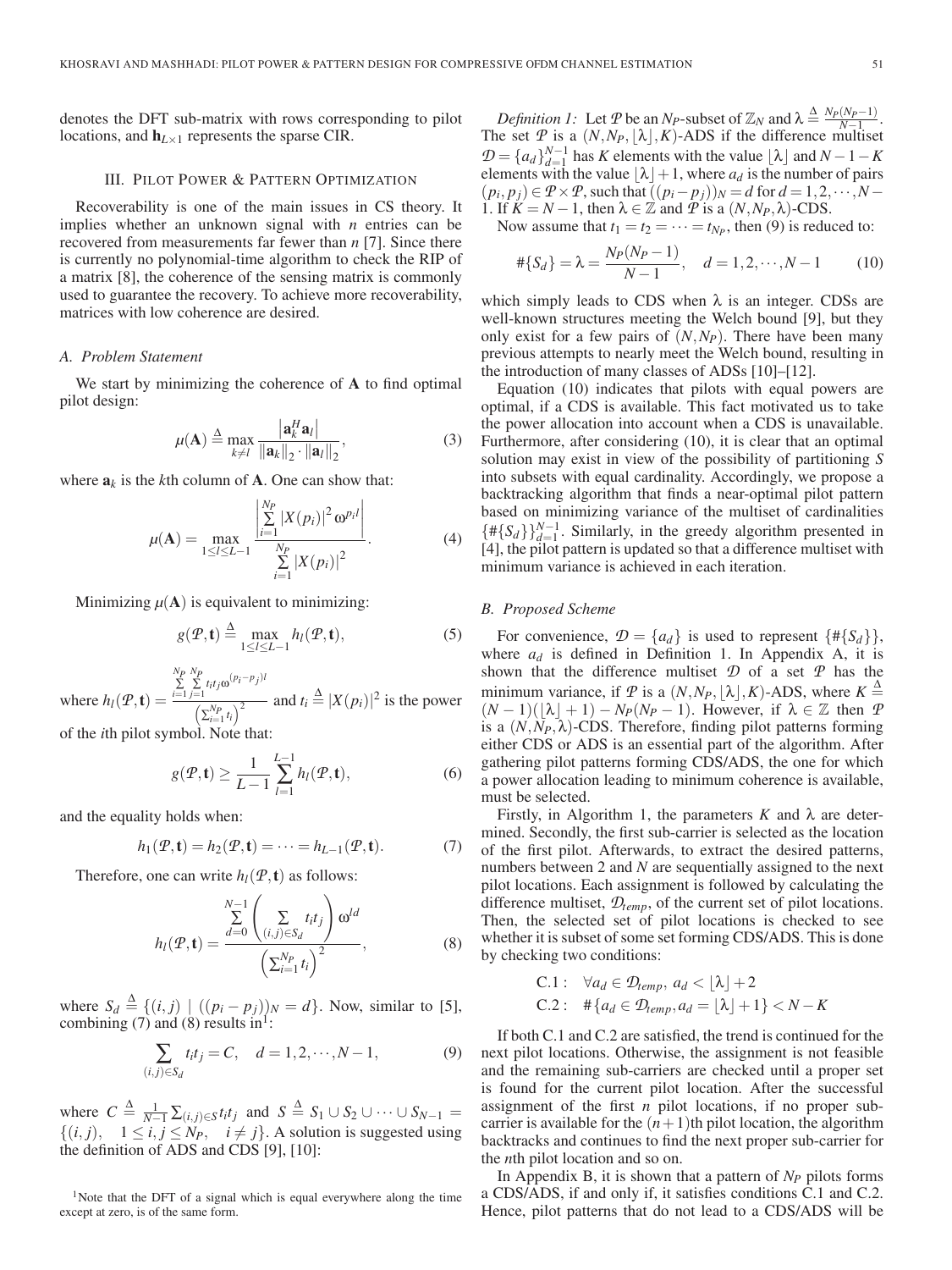excluded as soon as they do not satisfy at least one of the aforementioned conditions.

**Algorithm 1**: Finding pilot pattern & pilot power

**Input**:  $(N, N_P, max_{iter})$ **Output**: (*P*,**t**)*opt* 1: **calculate**:  $λ = \frac{N_P(N_P-1)}{N-1}$ ,  $K = (N-1)(\lfloor λ \rfloor + 1) - N_P(N_P-1)$ 2: **initialize**:  $\text{flag} \leftarrow 0$ ,  $\mathcal{D} \leftarrow 0$ ,  $\mathcal{P} \leftarrow \{1\}$ ,  $i \leftarrow 1$ ,  $g_{min} \leftarrow 1$ 3: **for**  $l = 1$  to *max<sub>iter</sub>*  $4: i \leftarrow i+1$ 5: **for**  $j = p_{i-1} + 1$  **to**  $N - N_p + i$ 6: calculate difference multiset  $\mathcal{D}_{temp}$  of  $P \cup \{j\}$ <br>7: **if**  $\mathcal{D}_{temp}$  satisfies conditions C.1 and C.2 if  $\mathcal{D}_{temp}$  satisfies conditions C.1 and C.2 8:  $P \leftarrow P \cup \{j\}, \mathcal{D} \leftarrow \mathcal{D}_{temp}$ <br>9: **if**  $|P| = N_P$ if  $|\mathcal{P}| = N_P$ 10:  $\hat{\mathbf{t}} \leftarrow \text{fminsearch}(g(\mathcal{P}, \mathbf{t}), [1, 1, \cdots, 1]^T)$ 11: **if**  $g(P, \hat{\mathbf{t}}) < g_{min}$ 12:  $g_{min} \leftarrow g(\mathcal{P}, \hat{\mathbf{t}}), (\mathcal{P}, \mathbf{t})_{opt} \leftarrow (\mathcal{P}, \hat{\mathbf{t}})$ 13: **end if** 14:  $P \leftarrow \{p_1, p_2, \cdots, p_{i-1}\},$  **continue**<br>15: **end if** 15: **end if** 16:  $flag_i \leftarrow 1$ , **break**<br>17: **end if** end if 18: **end for** (*j*) 19: **if**  $flag_i = 0$ 20:  $flag_{i-1}$  ← 0,  $P$  ← { $p_1, p_2, \dots, p_{i-2}$ },  $i \leftarrow i-2$ 21: **end if** 22: **end for** (*l*)

Once a pattern forming CDS/ADS is found, the process of power allocation to the corresponding pilots will be initiated, i.e. the value of  $\hat{\mathbf{t}}$  minimizing the coherence will be calculated numerically. Among several optimization methods, we selected *Nelder-Mead*, a non-linear optimization technique, which is well implemented in the fminsearch $(f(t), t_0)$  function of MATLAB. In this technique, which is suitable for non-smooth functions, the fast simplex search method is used to find the local minimum of the function  $f(t)$  starting from the initial point  $\mathbf{t}_0$ [13]. Finally, if the current pair  $(\mathcal{P}, \hat{\mathbf{t}})$  leads to a coherence less than the minimum coherence achieved so far, its value will be updated.

It was observed that the algorithm converged after a few number of iterations compared with the number of all possible pilot patterns (Fig. 4). Nevertheless, the algorithm is provided with an input  $max_{iter}$  that limits its running time. Note that the algorithm is not applicable for the pairs of  $(N, N_P)$  where neither CDS nor ADS exists. Fortunately, an exhaustive search over a large space showed that this happens in less than 5% of the cases. Therefore, the problem can be easily solved with a slight modification of *NP*.

### IV. SIMULATION RESULTS

In Fig. 1, the coherence obtained by different schemes with respect to the number of pilots for an FFT size of  $N = 256$  is depicted. It demonstrates that the proposed scheme's efficiency improved as the number of pilots increased. Also, pilot patterns obtained using the different schemes for  $N_P = 13$  are included. It should be noted that for the proposed method, the height of the bars represents the power of different pilots normalized



Fig. 1. Comparison of coherence obtained using the different schemes for  $N = 256$ .



Fig. 2. Performance of the different schemes in channel estimation for  $(N, N_P) = (256, 14).$ 



Fig. 3. Reconstruction probability for  $(N, N_P) = (256, 14)$ .

to unity. In the remaining simulations, the proposed scheme is compared with the scheme in [5] which outperformed [4]; the scheme in [6], which is based on a criterion similar to coherence; and the random pilot pattern.

Figs. 2 and 3 depict a comparison of the performance of the different schemes in practice. In these simulations 5000 realizations of sparse multipath channels with  $L = 60$  for  $N = 256$  are used. Position of non-zero channel taps are generated randomly and the attenuation is according to the independent and identically distributed (i.i.d.)  $C\mathcal{N}(0,1)$ . Orthogonal matching pursuit (OMP) is the sparse recovery technique used throughout the simulations. In Fig. 2, sparse multipath channels with 3 nonzero taps are used to compare mean squared error (MSE) of the channel estimation for the different schemes. As it is shown, a more accurate estimation of the channel is achieved, using the proposed scheme. Fig. 3 compares the recovery percentage with respect to the channel sparsity (number of channel non-zero taps) for  $SNR = 22$  dB. It indicates how the different schemes are robust against the sparsity of the channel. Also, in Fig. 4, the convergence speed of the proposed scheme is compared with its counterpart [5]. Note that in the other schemes the solution is obtained once and no updating is done, so they are not included in this simulation. Since the search space of the